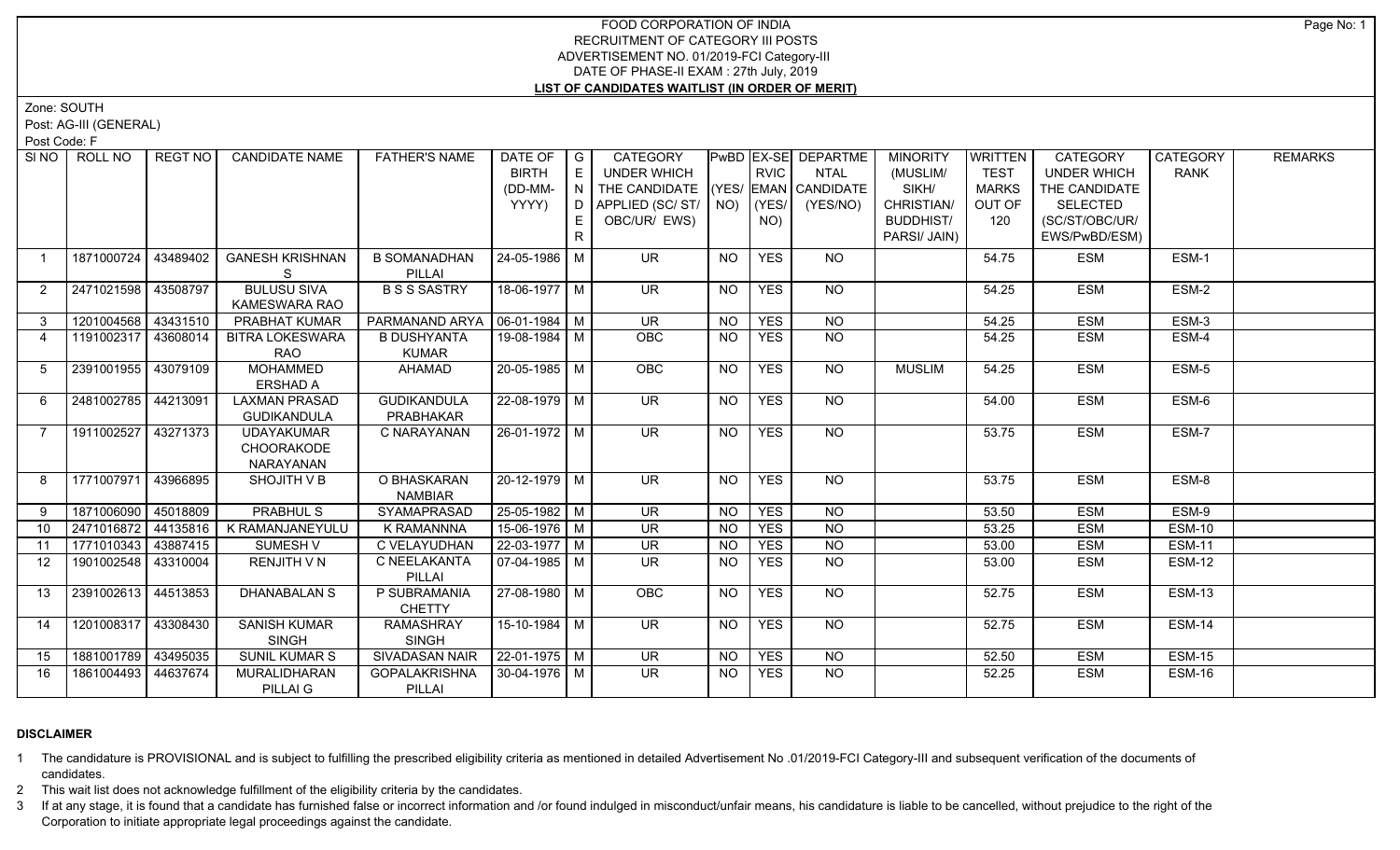# FOOD CORPORATION OF INDIA RECRUITMENT OF CATEGORY III POSTS ADVERTISEMENT NO. 01/2019-FCI Category-III DATE OF PHASE-II EXAM : 27th July, 2019 **LIST OF CANDIDATES WAITLIST (IN ORDER OF MERIT)**

Zone: SOUTH

Post: AG-III (GENERAL)

Post Code: F

| SI NO I | ROLL NO               | REGT NO  | <b>CANDIDATE NAME</b>                                | <b>FATHER'S NAME</b>                | DATE OF<br><b>BIRTH</b><br>(DD-MM-<br>YYYY) | I G<br>E<br>IN.<br>D.<br>E<br>$\mathsf{R}$ | CATEGORY<br><b>UNDER WHICH</b><br>THE CANDIDATE (YES/ EMAN CANDIDATE<br>APPLIED (SC/ST/ NO)<br>OBC/UR/ EWS) |           | <b>RVIC</b><br>(YES/<br>NO) | PwBD EX-SE DEPARTME<br><b>NTAL</b><br>(YES/NO) | <b>MINORITY</b><br>(MUSLIM/<br>SIKH/<br>CHRISTIAN/<br><b>BUDDHIST/</b><br>PARSI/ JAIN) | <b>WRITTEN</b><br><b>TEST</b><br><b>MARKS</b><br>OUT OF<br>120 | <b>CATEGORY</b><br><b>UNDER WHICH</b><br>THE CANDIDATE<br><b>SELECTED</b><br>(SC/ST/OBC/UR/<br>EWS/PwBD/ESM) | CATEGORY<br><b>RANK</b> | <b>REMARKS</b> |
|---------|-----------------------|----------|------------------------------------------------------|-------------------------------------|---------------------------------------------|--------------------------------------------|-------------------------------------------------------------------------------------------------------------|-----------|-----------------------------|------------------------------------------------|----------------------------------------------------------------------------------------|----------------------------------------------------------------|--------------------------------------------------------------------------------------------------------------|-------------------------|----------------|
| 17      | 1801004755            | 43223201 | <b>G R KALYANA</b><br><b>CHAKRAVARTHY</b>            | G<br>SURYANARAYANA<br><b>MURTHY</b> | 18-08-1979 M                                |                                            | <b>UR</b>                                                                                                   | <b>NO</b> | <b>YES</b>                  | NO.                                            |                                                                                        | 52.00                                                          | <b>ESM</b>                                                                                                   | <b>ESM-17</b>           |                |
| 18      | 1901009099            | 43090921 | <b>DEEPAKK</b>                                       | N KRISHNA PILLAI                    | $\sqrt{05-05-1983}$ M                       |                                            | $\overline{\mathsf{UR}}$                                                                                    | <b>NO</b> | <b>YES</b>                  | $N$ <sup>O</sup>                               |                                                                                        | 51.75                                                          | <b>ESM</b>                                                                                                   | <b>ESM-18</b>           |                |
| 19      | 1851001254            | 43931168 | ROOPESH KT                                           | K T RAGHAVAN                        | 04-06-1979   M                              |                                            | <b>OBC</b>                                                                                                  | <b>NO</b> | <b>YES</b>                  | $N$ O                                          |                                                                                        | 51.00                                                          | <b>ESM</b>                                                                                                   | <b>ESM-19</b>           |                |
| 20      | 2471032802            | 44233422 | <b>CHANDRA SEKHAR</b><br>VANAM                       | <b>RAMA KRISHNA</b><br>RAO VANAM    | 12-10-1979 M                                |                                            | <b>OBC</b>                                                                                                  | <b>NO</b> | <b>YES</b>                  | NO                                             |                                                                                        | 51.00                                                          | <b>ESM</b>                                                                                                   | ESM-20                  |                |
| 21      | 1461000575            | 43445884 | <b>VIJITH K</b>                                      | <b>SUDHAKARAN K</b>                 | 28-11-1986 M                                |                                            | <b>OBC</b>                                                                                                  | <b>NO</b> | <b>YES</b>                  | $N$ <sup>O</sup>                               |                                                                                        | 51.00                                                          | <b>ESM</b>                                                                                                   | <b>ESM-21</b>           |                |
| 22      | 2471002693            | 44408378 | <b>THANGADA SANATH</b><br><b>KUMAR</b>               | T THIRUPATHI RAO   06-06-1978   M   |                                             |                                            | $\overline{\mathsf{UR}}$                                                                                    | <b>NO</b> | <b>YES</b>                  | $N$ <sup>O</sup>                               |                                                                                        | 50.75                                                          | <b>ESM</b>                                                                                                   | <b>ESM-22</b>           |                |
| 23      | 2391002054            | 43390287 | <b>JENSON VAKAYIL</b><br><b>THOMAS</b>               | THOMAS V R                          | 31-05-1979 M                                |                                            | <b>UR</b>                                                                                                   | <b>NO</b> | <b>YES</b>                  | NO                                             | <b>CHRISTIAN</b>                                                                       | 50.50                                                          | <b>ESM</b>                                                                                                   | ESM-23                  |                |
| 24      | 1201008047            | 43423595 | <b>RAKESH KUMAR</b>                                  | RAJ KISHORE<br><b>SINGH</b>         | 15-08-1979 M                                |                                            | UR.                                                                                                         | NO.       | <b>YES</b>                  | NO.                                            |                                                                                        | 50.25                                                          | <b>ESM</b>                                                                                                   | <b>ESM-24</b>           |                |
| 25      | 1771002750            | 43559986 | <b>MUKESH KUMAR</b>                                  | <b>KAMAL SINGH</b>                  | $21-07-1978$ M                              |                                            | <b>EWS</b>                                                                                                  | <b>NO</b> | <b>YES</b>                  | $\overline{NO}$                                |                                                                                        | 50.00                                                          | <b>ESM</b>                                                                                                   | <b>ESM-25</b>           |                |
| 26      | 1771008845            | 44128035 | VIBEKA NAND JHA                                      | <b>GHURAN JHA</b>                   | $10-01-1975$ M                              |                                            | <b>UR</b>                                                                                                   | <b>NO</b> | <b>YES</b>                  | <b>NO</b>                                      |                                                                                        | 49.75                                                          | <b>ESM</b>                                                                                                   | ESM-26                  |                |
| 27      | 2471004206            | 43911257 | AMANCHI BHASKAR                                      | <b>AMANCHI APPAIAH</b>              | $\vert$ 04-08-1978 $\vert$ M                |                                            | <b>OBC</b>                                                                                                  | <b>NO</b> | <b>YES</b>                  | $\overline{NO}$                                |                                                                                        | 49.75                                                          | <b>ESM</b>                                                                                                   | <b>ESM-27</b>           |                |
| 28      | 2381015061            | 43476506 | NADIPALLI<br><b>VIGNESWARA</b><br><b>ANAND KUMAR</b> | N SATYA<br><b>KUKKUTESH</b>         | 19-04-1983 M                                |                                            | UR.                                                                                                         | NO.       | <b>YES</b>                  | NO                                             |                                                                                        | 49.75                                                          | <b>ESM</b>                                                                                                   | ESM-28                  |                |
| 29      | 1461000318   43374251 |          | <b>GANGISETTY V N</b><br><b>UPENDRA</b>              | <b>GANGISETTY</b><br>SURYANARAYANA  | 06-01-1985   M                              |                                            | UR.                                                                                                         | NO.       | <b>YES</b>                  | NO.                                            |                                                                                        | 49.75                                                          | <b>ESM</b>                                                                                                   | ESM-29                  |                |
| 30      | 1771002645            | 43141878 | <b>OM PRAKASH</b>                                    | <b>MASURIYA DEEN</b>                | $\vert$ 01-12-1973 $\vert$ M                |                                            | OBC                                                                                                         | <b>NO</b> | <b>YES</b>                  | N <sub>O</sub>                                 |                                                                                        | 49.50                                                          | <b>ESM</b>                                                                                                   | <b>ESM-30</b>           |                |
| 31      | 2061005478 44419391   |          | <b>MANOJ NAIR</b>                                    | <b>GOPAL NAIR</b>                   | $\boxed{05 - 11 - 1976}$ M                  |                                            | $\overline{\mathsf{UR}}$                                                                                    | <b>NO</b> | <b>YES</b>                  | $\overline{NO}$                                |                                                                                        | 49.50                                                          | <b>ESM</b>                                                                                                   | <b>ESM-31</b>           |                |
| 32      | 2471004054            | 43306963 | <b>JAYANT KUMAR</b>                                  | <b>JAY RAM SINGH</b>                | $31-12-1979$ M                              |                                            | $\overline{\mathsf{UR}}$                                                                                    | <b>NO</b> | <b>YES</b>                  | N <sub>O</sub>                                 |                                                                                        | 49.50                                                          | <b>ESM</b>                                                                                                   | <b>ESM-32</b>           |                |
| 33      | 1871001850            | 43427647 | <b>NISHANTH K</b>                                    | <b>G KARUNAKARAN</b>                | 30-05-1986   M                              |                                            | OBC                                                                                                         | <b>NO</b> | <b>YES</b>                  | <b>NO</b>                                      |                                                                                        | 49.50                                                          | <b>ESM</b>                                                                                                   | <b>ESM-33</b>           |                |
| 34      | 1131000743            | 43202994 | <b>DRONADULA SIVAJI</b>                              | <b>DRONADULA</b><br>KONDAIAH        | 15-08-1977 M                                |                                            | <b>OBC</b>                                                                                                  | NO.       | <b>YES</b>                  | $\overline{NO}$                                |                                                                                        | 49.00                                                          | <b>ESM</b>                                                                                                   | <b>ESM-34</b>           |                |

# **DISCLAIMER**

1 The candidature is PROVISIONAL and is subject to fulfilling the prescribed eligibility criteria as mentioned in detailed Advertisement No .01/2019-FCI Category-III and subsequent verification of the documents of candidates.

2 This wait list does not acknowledge fulfillment of the eligibility criteria by the candidates.

3 If at any stage, it is found that a candidate has furnished false or incorrect information and /or found indulged in misconduct/unfair means, his candidature is liable to be cancelled, without prejudice to the right of t Corporation to initiate appropriate legal proceedings against the candidate.

Page No: 2